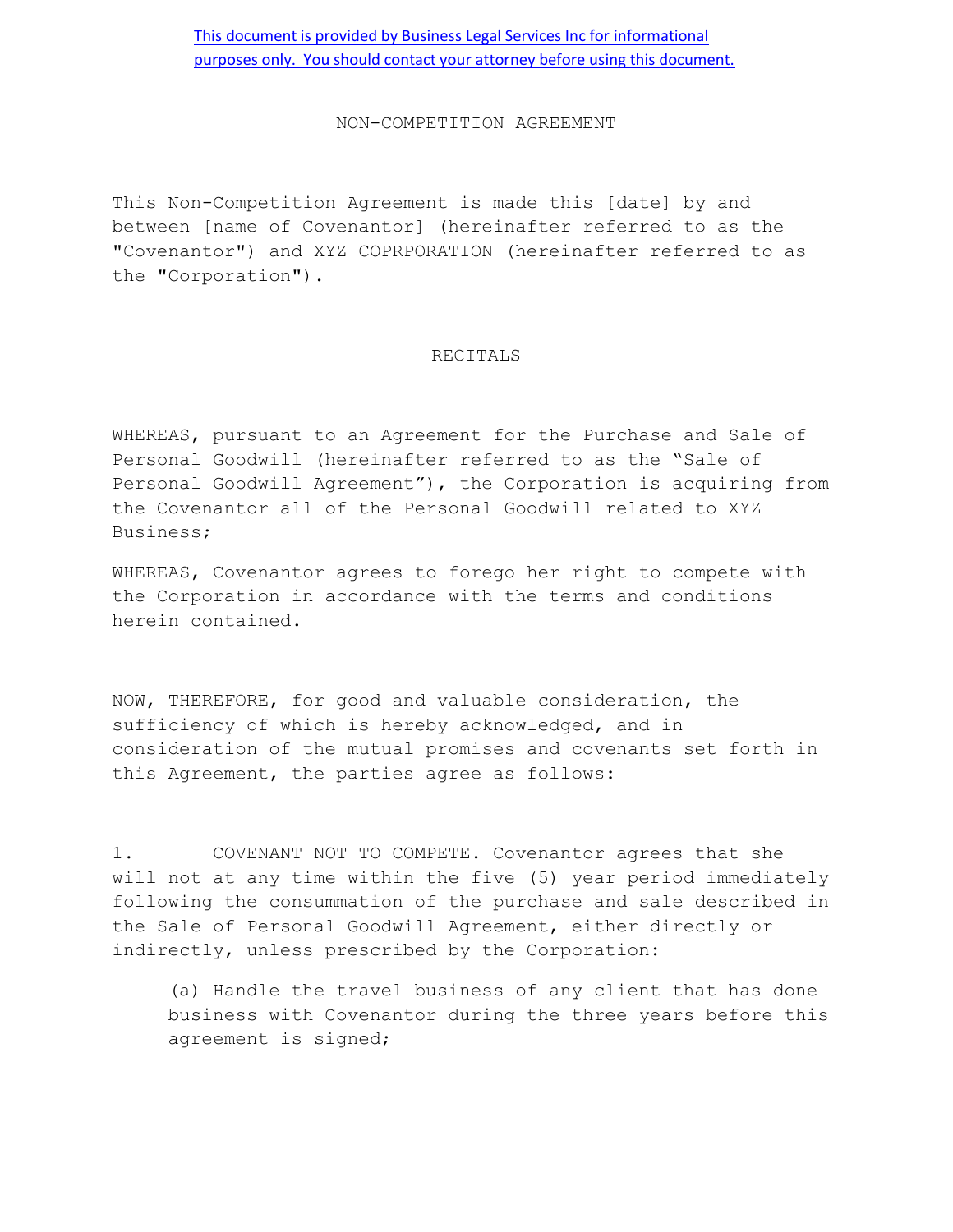(b) Handle the travel business of any client doing business with the Corporation during three years after this agreement is signed;

(c) Assist any party (other than the Corporation) to handle the clients covered by (a) or (b) above;

(d) Induce any employee or independent contractor of the Corporation to cease employment or contractor relationship with the Corporation;

(e) Interfere in any way with the Corporation's relationships with its employees, independent contractors, clients, or suppliers;

(f) Act as owner, director, officer, employee, or independent contractor of a [similar] business specializing in XYZ; or

(g) Use the words [words associated with the name of the business being sold] in a trade name connection with any XYZ business anywhere.

2. CONSIDERATION FOR SIGNING. For and in consideration for the Covenantor's covenant not to compete hereinabove contained, Covenantor shall receive Twenty thousand dollars (\$20,000.00) upon signing this Non-Competition Agreement.

3. EFFECT OF VIOLATIONS BY COVENANTOR. In the event that Covenantor defaults under this Non-Competition Agreement and fails to cure such default within thirty (30) days of the date of written notice from the Company given in the manner herein provided, then and in that event the Corporation shall be entitled to injunctive relief, and such other relief as may be provided by law or in equity. Covenantor hereby acknowledges and agrees that any breach by her of the covenant not to compete contained herein is likely to result in injury of a nature which would justify the entry of an injunction and temporary restraining order against Covenantor to restrain any such breach. In the event of any such breach by Covenantor, the Corporation shall be also entitled, if it so elects, to institute and prosecute proceedings in any court of competent jurisdiction, either in law or in equity, to obtain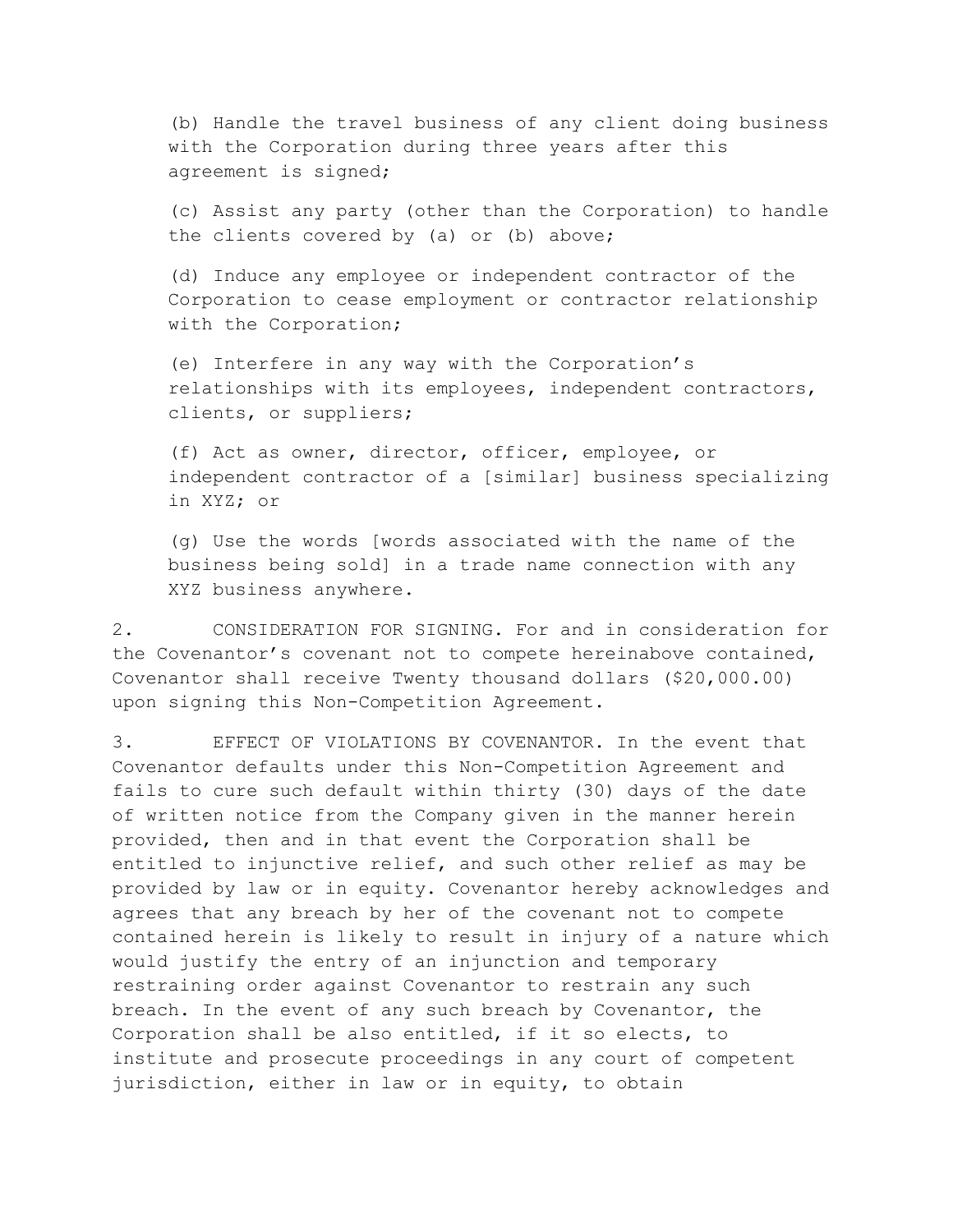consequential damages and to enforce the specific performance of Covenantor's covenant herein contained.

4. SEVERABILITY. If any provision, or portion thereof, of this Non-Competition Agreement is held invalid or unenforceable under applicable statute or rule of law, only that provision shall be deemed omitted from this Agreement, and only to the extent to which it is held invalid and the remainder of the Non-Competition Agreement shall remain in full force and effect.

5. NOTICES. Any notice or request required or permitted to be given shall be given in writing and shall be deemed to have been given when deposited in the United States of America mail, first class, postage prepaid, duly addressed, registered or certified, return receipt requested, at the following addresses, or at such other address or addresses as is directed by either party by written notice delivered to the other as in this paragraph provided:

## COVENANTOR CORPORATION

State, Zipcode]

| IName I                | INamel           |
|------------------------|------------------|
| [Street Address]       | [Street Address] |
| [City, State, Zipcode] | [City, State, Zi |

6. INUREMENT. This Non-Competition Agreement shall inure to the benefit of and shall be binding upon the assigns, successors in interest, personal representatives, estates, heirs and legatees of each of the parties hereto.

7. ATTORNEY'S FEES. In the event of any controversy, claim or dispute between the parties hereto arising out of or relating to this Non-Competition Agreement or the breach thereof, the prevailing party shall be entitled to recover from the losing party reasonable expenses, attorneys' fees and costs.

8. AGREEMENT. This Non-Competition Agreement contains the entire agreement of the parties hereto and supersedes any prior written or oral agreements between them concerning the subject matter contained herein. There are no express or implied representations, warranties, arrangements or understandings, oral or written, between and among the parties hereto, relating to the subject matter contained in this Non-Competition Agreement which are not fully expressed herein.